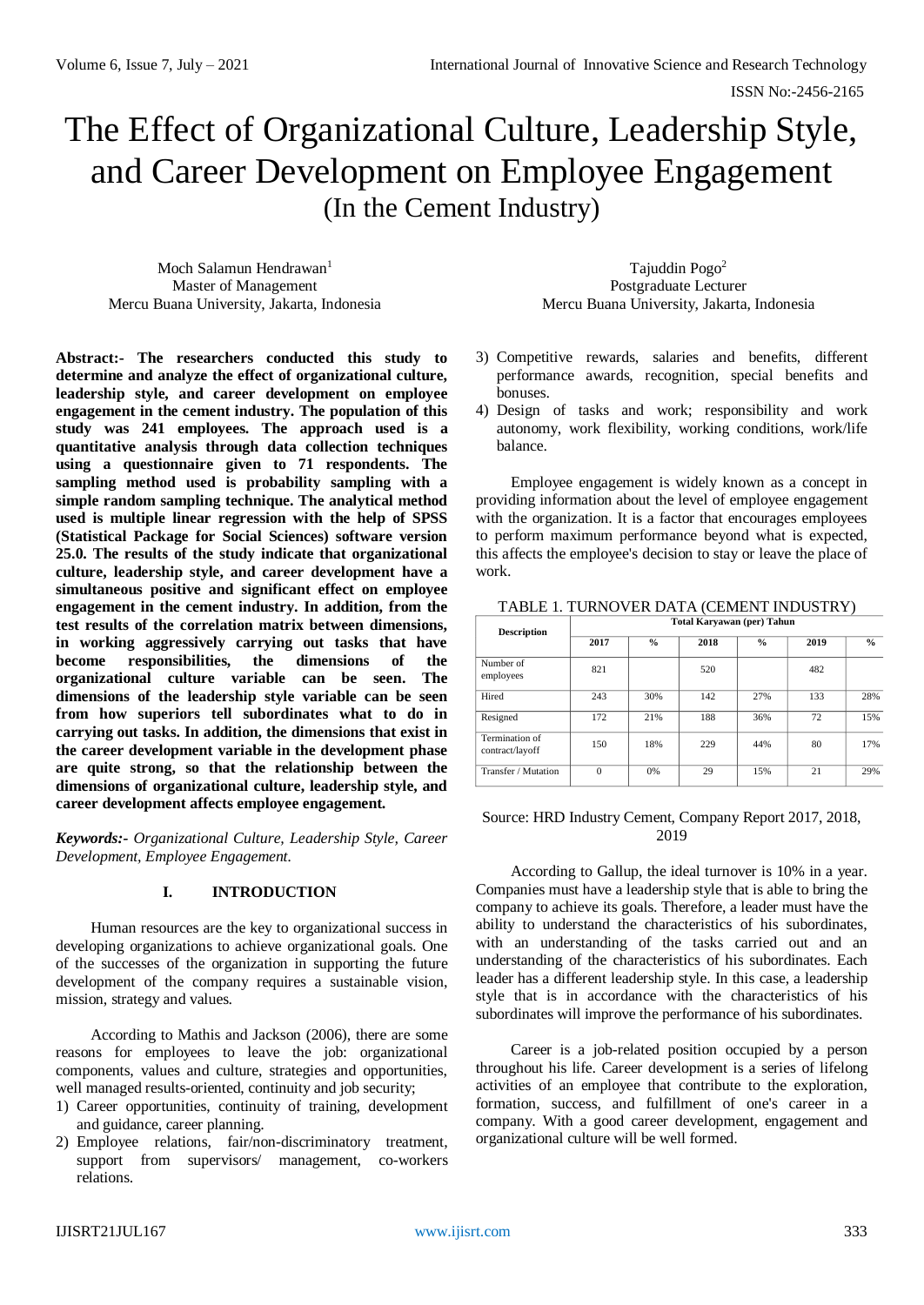This company (cement industry) was founded in 2013 and is a premium quality cement producer that is committed to maintaining consistent quality through the supply of the best cement raw materials and the construction of high-tech factories operated by a professional workforce, whose main business is producing ready-mixed concrete and precast concrete (Facade, U-Ditch, Box Culvert, Fence Panel, Mini Pile, Barrier, Canstee). In 2015, PT XYZ has received ISO 9001:2015, ISO 14001:2015 and ISO 45001:2018 quality standards.

VIPERS is a quick-term concrete solution for road repair or construction. Unlike conventional road repairs which can take days, VIPERS only takes six hours at night, so it is very suitable to be applied in various cities in Indonesia to avoid congestion during the road repair process. VIPERS was developed referring to the standard specifications of ASTM C-94 ready-mix concrete and ACI 318 and SNI 2847:2013 structured concrete.

The company's high commitment to creating quality products, thus earned the appreciation of the Indonesian people. Cement products received the Home Preferred Brand award in the Best Portland Cement category, the choice of Media Bintang Group Indonesia readers for two consecutive years in 2015-2016.

Organizational culture is a caring commitment to provide the best service with a professional service spirit and customer satisfaction oriented. The strategy used is to offer maximum service solutions by providing an explanation of composite portland cement products, bulk cement products and concrete products.

Based on the results of interviews conducted to the cement company's HR team, the researchers conducted a presurvey regarding the factors considered to affect employee engagement to 30 respondents. The results of the pre-survey, namely organizational culture, leadership style and career development are the factors thought to have the most influence on employee engagement. The results of the pre-survey are presented in the image below:



CULTURE SATISFACTION, LEADERSHIP STYLE, CAREER DEVELOPMENT, AND EMPLOYEE ENGAGEMENT

From the figure, it can be seen that organizational culture has a very important role in achieving organizational goals. Why is organizational culture important, because it is the habits that occur in the organizational hierarchy representing the behavioral norms followed by members (employees) in the organization.

Leaders have their own unique and distinctive nature, character, personality, so that it is their personality that distinguishes themselves from others. In a leadership, there are leadership styles applied in an organization to form a pattern of one's behavior, motivate others so that they want to work together to achieve goals. The following pre-survey was conducted to determine the leadership style applied in the cement company:



# FIGURE 2. LEADERSHIP STYLE PRE-SURVEY

From the data above, it can be seen that the company's leadership style used is situational leadership style, in which a leader needs to recognize the situation faced in completing the task / work, and see the personality of each team member, so that the goals can be achieved.

Establishing a real career path, human resource managers must determine carefully work activities with appropriate workloads, determine the skills and knowledge required for the job, and classify jobs into basic job groups.

Intense competition in the business world requires human resource management in a company to continuously develop its managerial potential. Human resources are an important element in a company that is used as an asset. As a major asset in the company, it is necessary to have employee engagement.

To increase employee engagement, there are three variables that are used as references by the researchers, namely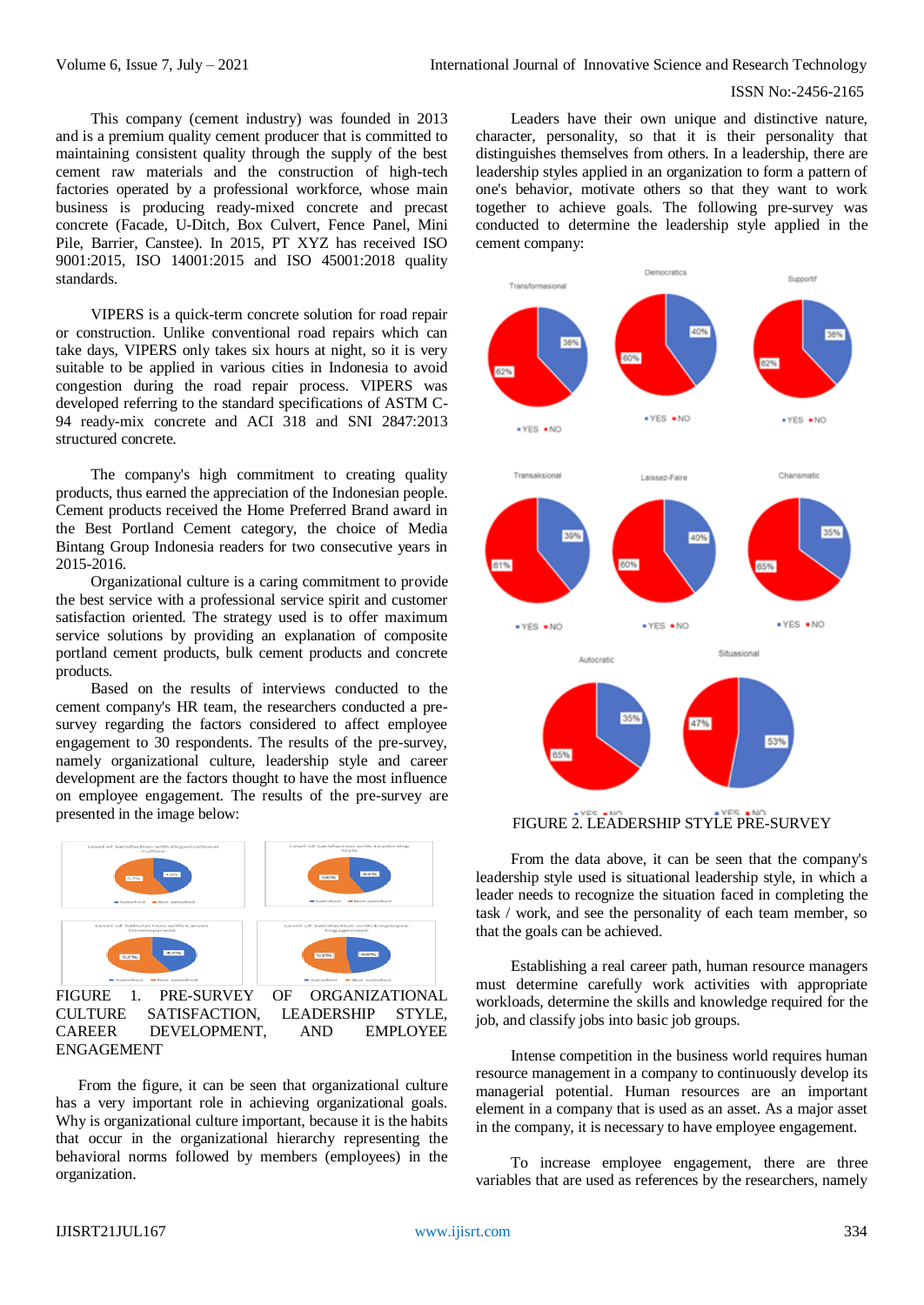organizational culture, leadership style and career development. A good level of employee engagement will ultimately affect a more conducive work climate, as well as have an impact on employee career development. The first factor that affects the level of employee engagement in this study is organizational culture which is the habits or norms that are applied and owned by an organization or company. The second factor that the researchers use is leadership style because actually leadership is the process of influencing or setting an example by the leader to his followers in achieving organizational goals. The third or final factor is career development which is an organized learning experience within a certain period of time to increase the possibility of increasing task performance growth, in accordance with education, training and environmental changes (mutations) in an organizational activity.

With the explanation on the background above, there are several problems that must be analyzed to increase or maintain the level of employee engagement in cement companies, including:

- 1) There are indications of low individual involvement, satisfaction and enthusiasm of employees in doing work which can be seen from the results of the employee engagement pre-survey.
- 2) There are indications that the company has a commanding leadership style as a behavior carried out by its subordinates.
- 3) There are indications that the organizational culture is still low perceived by employees of the company so that it does not cause employee engagement.
- 4) There are indications that the company has not carried out a career path for employee career development, so there is no employee engagement.

# **II. LITERATURE AND HYPOTHESIS**

# *A. Organizational Culture*

According to Robbins & Judge (2012: 523), organizational culture is also a differentiator of an organization from other organizations, this is related to the seven characteristics of organizational culture or referred to as the cultural dimension. The seven cultural characteristics are:

- 1) Innovation and risk taking. The extent to which employees are encouraged to be innovative and take risks.
- 2) Attention to detail. The degree to which employees are expected to demonstrate thoroughness, analysis and attention to detail.
- 3) Result orientation. The degree to which management focuses on results, rather than on the techniques and processes used to achieve those results.
- 4) People orientation. The degree to which management decisions take into account the impact of outcomes on people in the organization.
- 5) Team orientation. The extent to which organizational work activities are based on teams rather than individuals.
- 6) Aggressiveness. The extent of individual aggressiveness and competition in the organization.
- 7) Stability. The degree to which organizational activities emphasize maintaining the status quo as opposed to growth or innovation.

#### *B. Leadership Style*

Kartono (2013: 4) stated that leadership is the ability to give constructive influence to others to make a cooperative effort to achieve the planned goals.

Situational leadership style from Hersey and Blanchard, based on the level of maturity and readiness of behavior or leadership style is divided into four types, namely:

- 1) Telling style (the style of telling / commanding / directing): This behavior or leadership style is high on task oriented and low on relationships with organizational members or subordinates.
- 2) Selling style (the style of offering / selling): This leadership behavior or style is carried out with both high task and relationship orientation behavior.
- 3) Participating style (the style of participation): This leadership behavior or style is carried out with a low task orientation and high relationship orientation with members of the organization.
- 4) Delegating style (the style of delegating authority): This leadership behavior or style is carried out with low task orientation and low relationships with organizational members.

# *C. Career Development*

There are three phases in the career development program according to Ardana (2012:122-123), namely:

1. Planning Phase

In the planning phase, the activity consists of aligning employee plans and company plans regarding careers in the surrounding environment. The purpose of this phase is to identify the strengths and weaknesses of employees in carrying out their duties.

# 2. Briefing Phase

The briefing phase is to help employees to be able to make their plans a reality, namely by establishing the career they want, and arranging the steps that must be taken to make it happen. From the statement above, it can be concluded that there are three approaches:

- a) Guidance by conducting career counseling.
- b) Approach by organizing career information services.
- c) Providing career education to employees to develop the knowledge and abilities possessed by these employees.

# 3. Development Phase

The development phase is the grace period used by employees to fulfill the requirements for moving from one position to another desired position. During this phase, employees can carry out activities to improve and develop their knowledge, skills, according to the desired position. So that employees must try to realize their creativity and initiatives that can support them to enter positions in the future.

# *D. Employee Engagement*

According to Schaufeli, Salanova, Gonzales - Romab & Bakker (2001:74) there are several characteristics of employee engagement conditions, including:

1) Vigor, a characteristic that is characterized by a work climate that is full of energy, mental resilience and a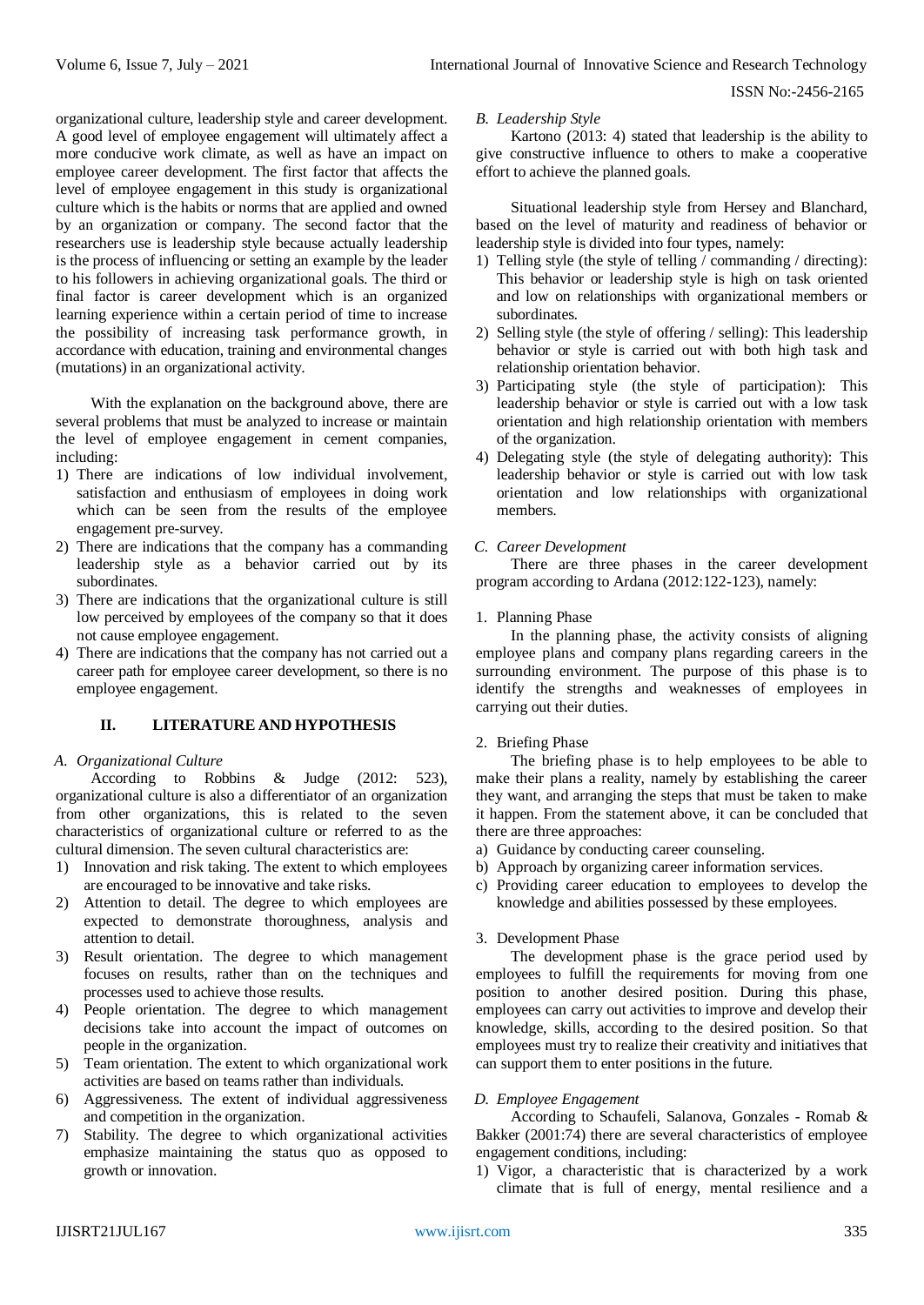willingness to put in more effort at work and survive despite facing many difficulties.

- 2) Dedication, a characteristic that is characterized by full involvement in work and feeling the importance, enthusiasm, inspiration, pride and challenge in work.
- 3) Absorption, a characteristic that is characterized by a climate of concentration and preoccupation in carrying out work, time passes quickly and it is difficult to let go of the work.

#### *E. Frame of Thinking*



FIGURE 3. FRAMEWORK OF THINKING

# *F. Hypothesis*

From the framework above, it can be hypothesized that:

- H1: Organizational culture has a positive effect on employee engagement in the cement industry.
- H2: Leadership style has a positive effect on employee engagement in the cement industry.
- H3: Career development has a positive effect on employee engagement in the cement industry.
- H4: Organizational culture, leadership style and career development together have a positive effect on employee engagement in the cement industry.

# **III. RESEARCH METHOD**

In this study, the design used by the researchers is a causal study (causation), where the plan for data collection, measurement, and analysis are based on research questions from the study to further analyze the causal relationship between research variables in accordance with the prepared hypothesis, in order to be able to state whether independent variable causes the dependent variable (Sekaran & Bougie, 2017).

# *A. Population and Sample*

The population in this study amounted to 241 people from all employees in the cement industry. The sampling technique used by researchers is simple random sampling technique from a homogeneous population (Sugiyono, 2012). The sample size taken was 71 people with a significance of 10% which was obtained from the slovin formula.

#### *B. Data Collection Method*

This study used quantitative data collection methods, where the data were obtained from primary data (questionnaires and interviews) and secondary data (observations, literature and the internet) as supporting data.

#### *C. Data Analysis Method*

In this study, the data analysis method used was carried out with the following steps: the first was to test the instrument, the second was to test the classical assumptions, the third was a descriptive analysis, the fourth was multiple linear regression analysis and the last one was the correlation matrix between dimensions.

# **IV. RESULT AND DISCUSSION**

#### *A. Characteristics of Respondents*

In this study, the characteristics of the respondents obtained related to gender were dominated by men as many as 43 people or 61%. Based on age, the majority was aged 25 to 35 years as many as 35 people or 49%. Based on the period of service, the dominance of over 7 years was 28 people or 39%. Based on the level of education, it was dominated by strata 1 (undergraduate) as many as 24 people or 48%.

# *B. Validity and Realibility Test*

TABLE 2. VALIDITY AND RELIABILITY TEST

| Variable                            | Number of<br><b>Statements</b> | Range of<br><b>Values</b><br>(r-count) | r-table | Cronbach<br>Alpha | <b>Desc</b>           |
|-------------------------------------|--------------------------------|----------------------------------------|---------|-------------------|-----------------------|
| Organizational<br>Culture $(X1)$    | 14                             | $0.423 - 0.746$                        | 0.235   | 0.873             | Valid and<br>Reliable |
| Leadership<br>Style $(X2)$          | 8                              | $0.422 - 0.756$                        | 0.235   | 0.742             | Valid and<br>Reliable |
| Career<br>Development (X3)          | 12                             | $0.267 - 0.901$                        | 0.235   | 0.910             | Valid and<br>Reliable |
| <b>Employee</b><br>Engagement $(Y)$ | 12                             | $0.389 - 0.826$                        | 0.235   | 0.899             | Valid and<br>Reliable |

# Source: Data processed by the author with SPSS version 25, (2021)

From the data above, it can be seen that the independent variables and dependent variables are all declared valid, because based on the decision that the value of r from the calculation results in statistics must exceed the value of r table. Furthermore, for the instrument test carried out for all variables, the independent variable and the dependent variable were declared reliable based on the standard provisions referring to Ghozali (2013) where Cronbach's alpha exceeded the set standard of 0.60, meaning that all the instruments tested had high reliability.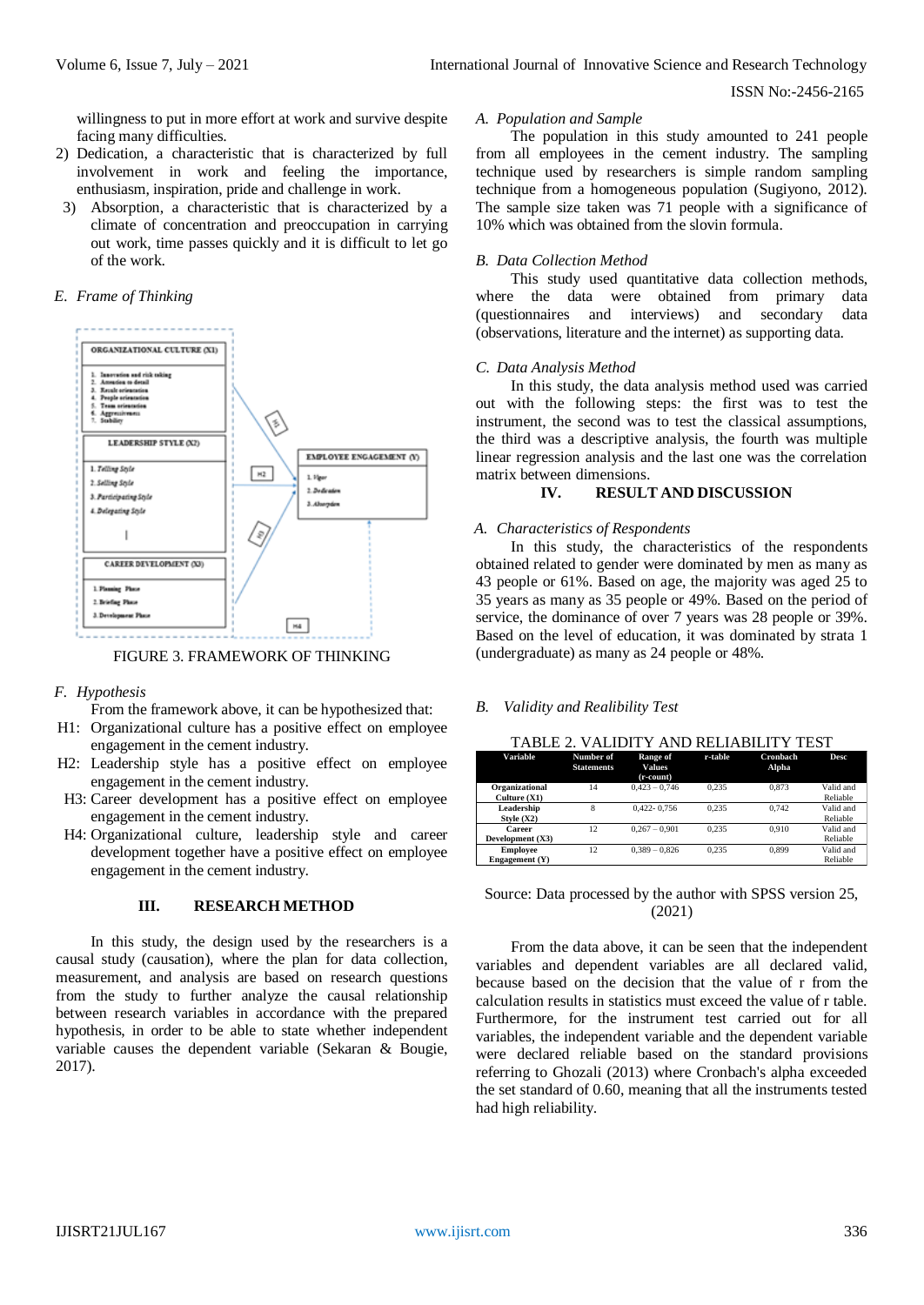#### *C. Normality Test*

|                                 | <b>TABLE 3. NORMALITY TEST</b> | <b>Unstandardized</b> |
|---------------------------------|--------------------------------|-----------------------|
|                                 |                                | <b>Residual</b>       |
| N                               |                                | 71                    |
| Normal Parameters <sup>ab</sup> | Mean                           | .2352941              |
|                                 | <b>Std. Deviation</b>          | 4.46860875            |
| Most Extreme Differences        | Absolute                       | .133                  |
|                                 | Positive                       | .119                  |
|                                 | Negative                       | $-.133$               |
| <b>Test Statistic</b>           |                                | .133                  |
| Asymp. Sig. (2-tailed)          |                                | .050 <sup>°</sup>     |

# Source: Data processed by the author with SPSS version 25, (2021)

From the data above, it can be seen that the normality test carried out in this study was carried out by testing the One Sample Kolmogorov-Smirnov statistical calculation, saying that the residual has a normal value if the significance level exceeds 0.05 (Ghozali, 2013), it can be concluded that the residual is normal.

# *D. Multicollinearity Test*

#### TABLE 4. MULTICOLONIERITY TEST

| <b>Independent Variable</b>      | <b>Multicollinearity Test</b> |       |  |
|----------------------------------|-------------------------------|-------|--|
|                                  | <b>Tolerance</b>              | VIF   |  |
| Organizational<br>Culture $(X1)$ | 0.708                         | 1,412 |  |
| Leadership<br>Style $(X2)$       | 0.492                         | 2.033 |  |
| Career<br>Development (X3)       | 0.456                         | 2.192 |  |

#### Source: Data processed by the author with SPSS version 25, (2021)

From the data above, it can be seen in the classical assumption test that all independent variables do not show multicollinearity problems, because the total tolerance value obtained exceeds 0.10 and the Variance Inflation Factor (VIF) is not greater than 0.10 (Ghozali, 2013).

#### *E. Heteroscedasticity Test*

| TABLE 5. HETEROSCEDASTICITY TEST |  |
|----------------------------------|--|
|                                  |  |

| <b>Independent Variable</b> | <b>Heteroscedasticity Test</b> |
|-----------------------------|--------------------------------|
|                             | <b>Sig</b>                     |
| Organizational              | 0.677                          |
| Culture $(X1)$              |                                |
| Leadership                  | 0.514                          |
| Style $(X2)$                |                                |
| Career                      | 0.413                          |
| Development $(X3)$          |                                |
|                             |                                |

Source: Data processed by the author with SPSS version 25, (2021)

In the heteroscedasticity test where this test absolutes the residual value which is then regressed with the research independent variable (Glejser test), which has provisions if the significance level is above 5% does not have symptoms of heteroscedasticity (Ghozali, 2013).

*F. Multiple Linear Regression Analysis*

# TABLE 6. MULTIPLE LINEAR REGRESSION TEST

|                                    | <b>RESULTS</b>                   |       |                     |  |
|------------------------------------|----------------------------------|-------|---------------------|--|
| Variable                           | <b>Regression</b><br>Coefficient | t     | <b>Significance</b> |  |
| Constants                          | 2.305                            | 5.315 | 0.000               |  |
| Organizational                     | 0.461                            | 6.847 | 0.000               |  |
| Culture $(X1)$                     |                                  |       |                     |  |
| Leadership                         | 0.362                            | 4.668 | 0.000               |  |
| Style $(X2)$                       |                                  |       |                     |  |
| Career                             | 0.165                            | 2.534 | 0.000               |  |
| Development (X3)                   |                                  |       |                     |  |
| <b>Cofficient of Determination</b> | 0.723                            |       | 0.000               |  |
| F                                  | 20.599                           |       | 0.000               |  |

Source: Data processed by the author with SPSS version 25, (2021)

From the data above, the following multiple regression equation is based on the table above:

#### $Y = 2,305 + 0,461X_1 + 0,362X_2 + 0,165X_3$

The explanation is as follows:

- The constant value of 2,305 means that if the organizational culture (X1), leadership style (X2), and career development  $(X3)$  are worth 0, then employee engagement (Y) is worth 2,305. Constants have a positive value, meaning that employee performance will increase with the influence of organizational culture, leadership style and career development variables.
- The result of organizational culture regression test (X1) is 0.461. The point is that for every increase in organizational culture by one point, it means that the employee engagement variable (Y) will increase by 0.461 with an estimate where independent variables other than the model are expected to be constant.
- The results of the leadership style regression test  $(X2)$  are 0.362. This means that for every increase in leadership style by one point, it means that the employee engagement variable (Y) has increased by 0.362 with an estimate where independent variables other than the model are expected to be constant.
- The result of career development regression test  $(X3)$  is 0.165. The point is that for every increase in career development of one point, it means that the employee engagement variable (Y) also increases by 0.165 with an estimate that the independent variables other than the model are expected to be constant.

#### *G. Coefficient of Determination (R Square)*

From the results of the regression test output in the R Square table, it can be seen that the Adjust R Square value reaches 51.3%. This means that the percentage results conclude that the percentage value on all the independent variable on the dependent variable has an effect by 51.3% or in other words the three independent variables in the model can be explained by the influence of 51.3% on the dependent variable, then the remaining percentage value of 48.7% is not included in this research model.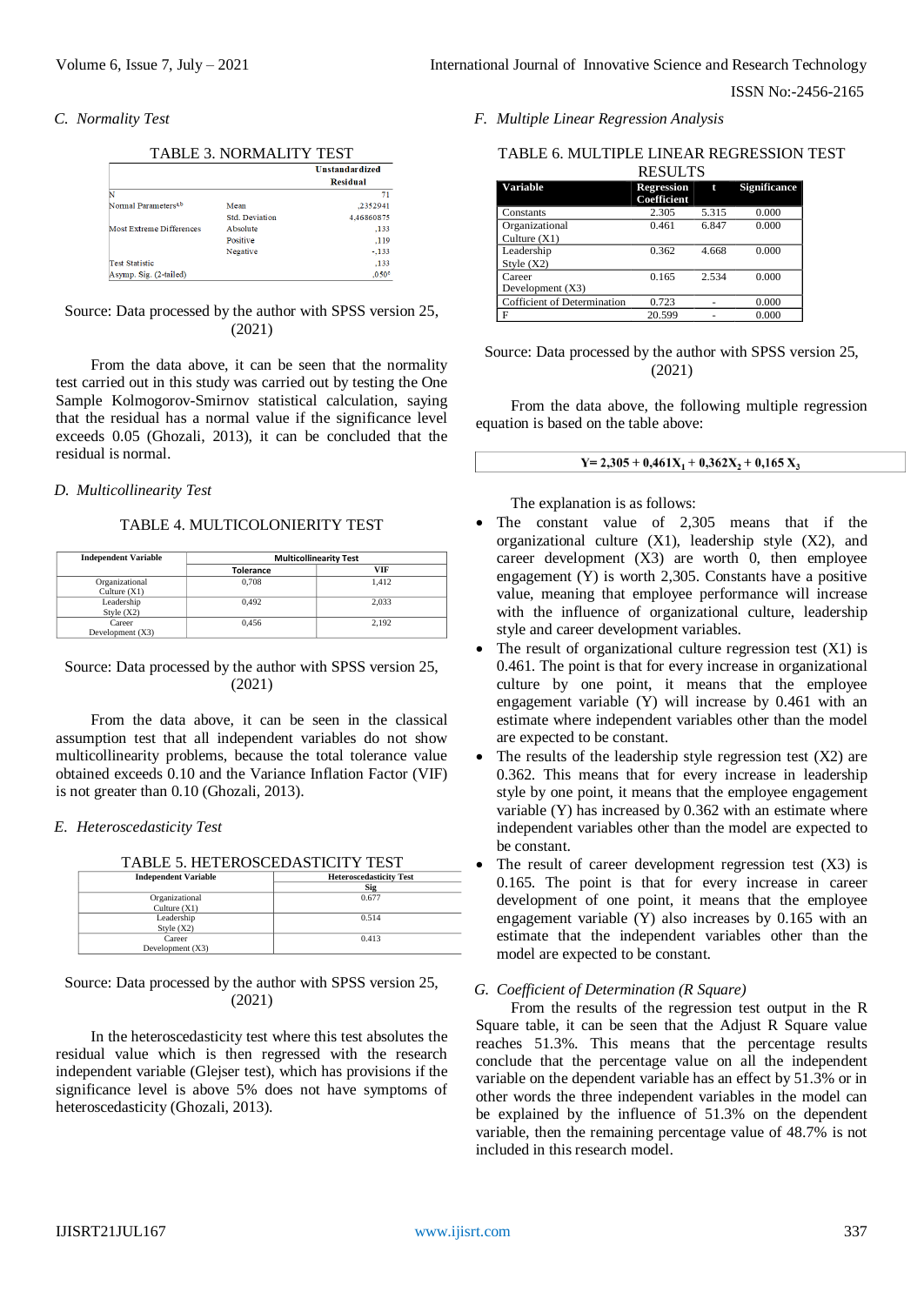#### *H. T Test (Partial)*

In the t test by looking at the calculation of the t value which must be greater than the t table value or by having a significance value of not more than 0.05 so that it can be stated that the independent variable has a significant effect, thus the accepted hypothesis is H1 (Ghozali, 2011).

Regression coefficient testing, as follows:

# **Variable X₁**: **Organizational Culture affects Employee Engagement**

Where the value of sig 0.000 and the value of  $t = 6.847$ means that H1 is accepted so that it is proven that Organizational Culture has a significant influence on Employee Engagement.

# **Variable X₂: Leadership Style Affects Employee Engagement**

Where the value of sig 0.000 and the value of  $t = 4.668$ means that H2 is accepted so that it is proven that Leadership Style has a significant influence on Employee Engagement.

# **Variable X₃: Career Development affects Employee Engagement**

Where the value of sig 0.000 and the value of  $t = 2.534$ means that H3 is accepted so that it is proven that Career Development has a significant influence on Employee Engagement.

# *I. T Test (Partial)*

The F test shows a value of 20.599 with a sig value of 0.000 indicating that simultaneously the independent variables have a significant influence on the dependent variable, so it can be stated that the three independent variables (organizational culture, leadership style and career development) are simultaneously able to influence the variable employee engagement with significant.

*J. Inter-Dimensional Correlation Matrix*

#### TABLE 7. RESULTS OF ANALYSIS OF CORREATION MATRIX BETWEEN DIMENSIONS



Source: Data processed by the author with SPSS version 25, (2021)

From the data above, the correlation between dimensions is obtained, as follows:

- All dimensions of the independent variables has a significant correlation or relationship with the dimensions of employee engagement.
- Correlation or relationship between dimensions of organizational culture variables and employee engagement variable dimensions, where the dimensions of culture in organizations that are always SIGAP (Synergy, Integrity, Growth, Adaptive, Passion) in other words it has a significant correlation and has the greatest coefficient value with the dedication dimension, which has a value of 0.698. thus the level of relationship between dimensions has a strong relationship because the coefficient value is between the coefficient interval value of 0.60-0.799.
- The correlation or relationship between the dimensions of the leadership style variable and the employee engagement variable dimension, where the dimension of commanding / telling style effectively has a significant correlation and has the largest coefficient value with the dedication dimension, with a value of 0.687, thus the level of relationship between dimensions has a strong relationship. It is strong because the coefficient value is between the coefficient interval value 0.60-0.799.
- The correlation or relationship between the dimensions of the career development variable and the employee engagement variable dimension, where the dimensions of the development phase have a significant correlation and have the largest coefficient value with the dedication dimension, with a value of 0.690 meaning that the level of relationship between dimensions is included in the strong category because the coefficient value is between the coefficient interval values 0.60-0.799.

# **V. CONCLUSIONS AND SUGGESTIONS**

# *A. Conclusions*

From the results of the conducted research, it can be concluded, as follows:

- The partial test concludes that organizational culture has a positive and significant effect on employee engagement in the cement industry, meaning that an increase in organizational culture has a unidirectional impact or influence on a significant increase in employee engagement.
- The partial test concludes that leadership style has a positive and significant effect on employee engagement in the cement industry, meaning that an increase in leadership style has a unidirectional impact or influence on a significant increase in employee engagement.
- The partial test concludes that career development has a positive and significant effect on employee engagement in the cement industry, meaning that an increase in employee career development has a significant unidirectional impact or influence on employee engagement.
- The simultaneous test concludes that organizational culture, leadership style, and career development simultaneously have a positive and significant effect on employee engagement, meaning that changes in the value of independent variables, namely organizational culture,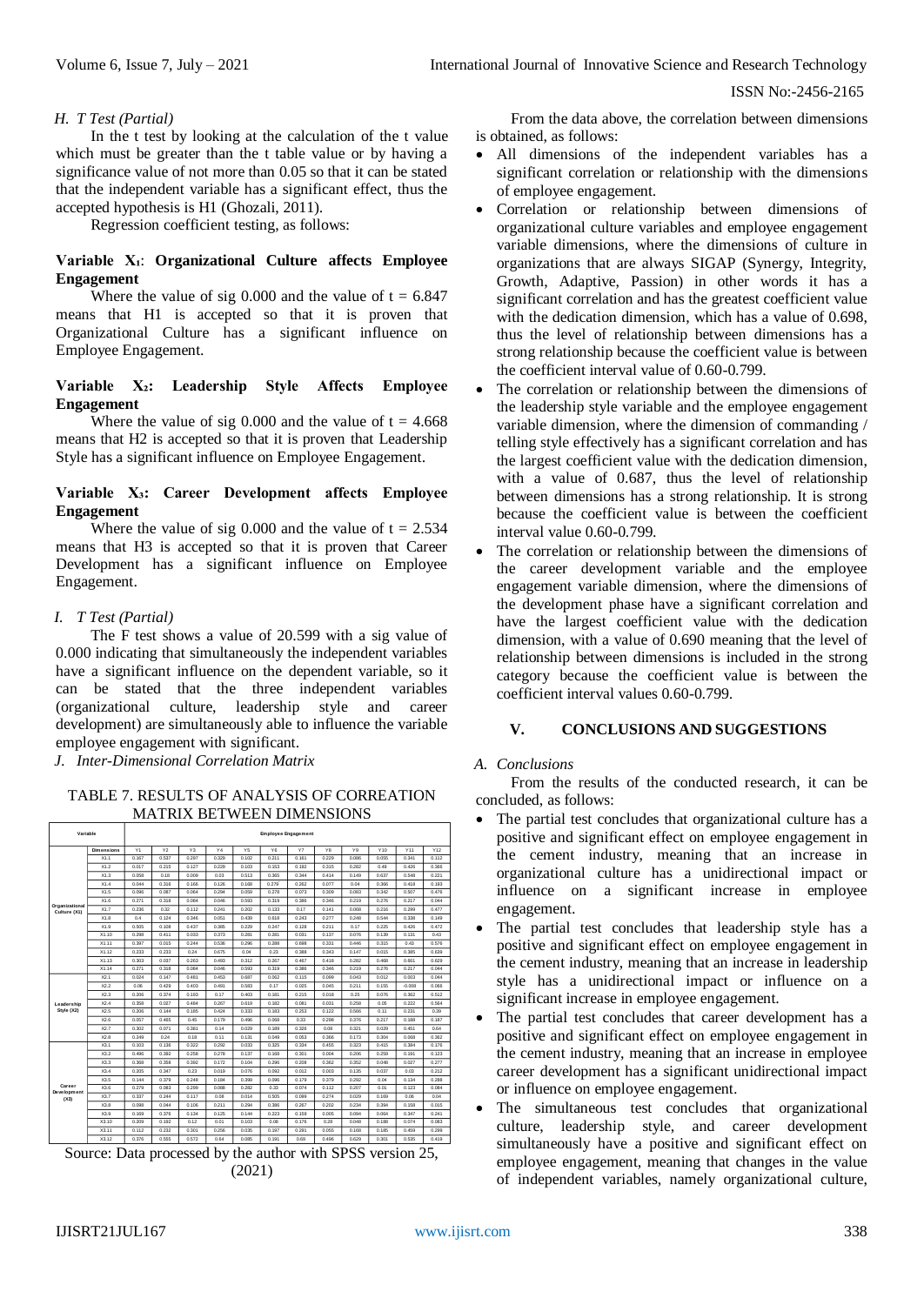leadership style and career development together have a direct influence on changes in dependent variables or employee engagement or in other words if the variables of organizational culture, leadership style and career development increase, there will be an increase in employee engagement and statistically significant influence. This is in line with previous research conducted by Humairoh Wardoyo (2017), there is a positive and significant influence between organizational culture on employee engagement at PT KBS (Port Services Company). In addition, according to Hendri Maisoni & Yasri Yasri (2019), the results of the study show that the leadership style variable partially and simultaneously has a positive and significant effect on employee engagement. Then for career development, it is similar to previous research tested by Charles Bohlen Purba & Bagus Supriyono (2019), which concludes that career development has a positive and significant effect on employee engagement at PT. XYZ employees.

# *B. Suggestions*

By looking at the results of all tests and data processing that have been discussed above, several suggestions can be given as input for employee engagement, including:

- Organizational culture has a significant influence, so it can be interpreted as a determining factor for the success of employee engagement, it can be seen from the strongest dimension shown by the correlation of aggressiveness dimensions which is shown in how loyal employees are with high work teams, this is in accordance with the culture applied in the company with SIGAP culture (Synergy, Integrity, Growth, Adaptive and Passion), as well as pursuing work targets with acceleration, as well as high dedication. For this reason, it is necessary to have a KPI (Key Performance Indicator) that is appropriate and planned with the company's targets every year, so that the measurement can be objective.
- Leadership style has a significant influence, so it can be interpreted as a determining factor for the success of employee engagement, as seen from the telling style / commanding dimension as an effective leadership style in the company, coupled with the dedication dimension from employees who are always ready to carry out orders to be done. This requires clear task instructions and the expected outputs of the work.
- Career development has a significant influence, so that it can be interpreted as a determining factor for the success of employee engagement, as can be seen from the dimensions of the development phase, where in this development phase the grace period is used by employees to fulfill the requirements for moving from one position to another desired position. During this phase, employees can carry out activities to improve and improve their knowledge, skills, according to the desired position. For this, it is necessary to organize a mentor system, to have a career plan from the boss or to rotate positions.

# *C. Limitation*

In conducting this research, the researchers have several limitations, including:

- The research is limited to three independent variables, namely organizational culture, leadership style and career development and one dependent variable, namely employee engagement.
- The research sample is not wide enough so that the data may not be fully obtained. The sample used in this study was only 71 samples. It is hoped that this research can be developed in the future
- Objectivity or honesty of respondents in filling out the questionnaire.
- Respondent's interest in filling out the questionnaire.
- Limited space for movement (social distancing) during this pandemic, researchers had difficulty in meeting and interacting with respondents because they had to keep their distance and were also constrained by the distribution of work from home schedules.

# **REFERENCES**

- [1]. Akanji, Babatunde., Mordi, Tonbara. & Ajonbadi, Hakeem. Bashir, S.M (2018). Impact of leadership styles on employee engagement and conflict management practices in Nigerian universities. Issues in Educational Research, 28(4), 2018
- [2]. Alabooda, Abdulaziz., & Manakkattilb, Sulphey. (2020). The relationship between career maximization and employee engagement. Management Science Letters 10  $(2020)$   $2597-2602$ . https://doi.org/10.5267/j.msl.2020.3.03
- [3]. Al Shehri, Mohammed, & et all. (2020). The Impact of Organizational Culture on Employee Engagement in Saudi Banks. IBIMA Publishing Journal of Human Resources Management Research Vol. 2017, https://doi.org/10.5171/2017.761672
- [4]. Ali, Z., Bashir, M., & Mehreen, A (2019). Managing Organizational Effectiveness through Talent Management and Career Development: The Mediating Role of Employee Engagement. Journal of Management Sciences, 6 (1), 62-78. https://doi.org/10.20547/jms.2014.1906105
- [5]. Aritonang, Maylinhart & Herminingsih, Anik (2020). Pengaruh Budaya Organisasi, Gaya Kepemimpinan dan Job Insecurity Terhadap Kinerja Karyawan (studi Kasus Pada Non Government Organization YAPARI). Jurnal Ilmiah Manajemen Bisnis, Volume 6, No. 02. http://doi.org/10.22441/jimb.v6i2.8890
- [6]. Babu, Louis, & Mohan, Chandra, A. (2020). Impact of Organizational Culture on Employee Engagement in Hospitality Industry. International Journal of Advanced Science and Technology Vol. 29, No. 12s, (2020), pp.2911-2917

http://sersc.org/journals/index.php/IJAST/article/view/25 021

[7]. Bai, J. & Liu, J.P. (2018). A Study on the Influence of Career Growth on Work Engagement among New Generation Employees. Open Journal of Business and Management, 2018, 6, 300-317. http://www.scirp.org/journal/ojbm ISSN, Open Journal of Business and Management, 6, 300-317. Online: 2329- 3292 ISSN Print: 2329-3284. https://doi.org/10.4236/ojbm.2018.62022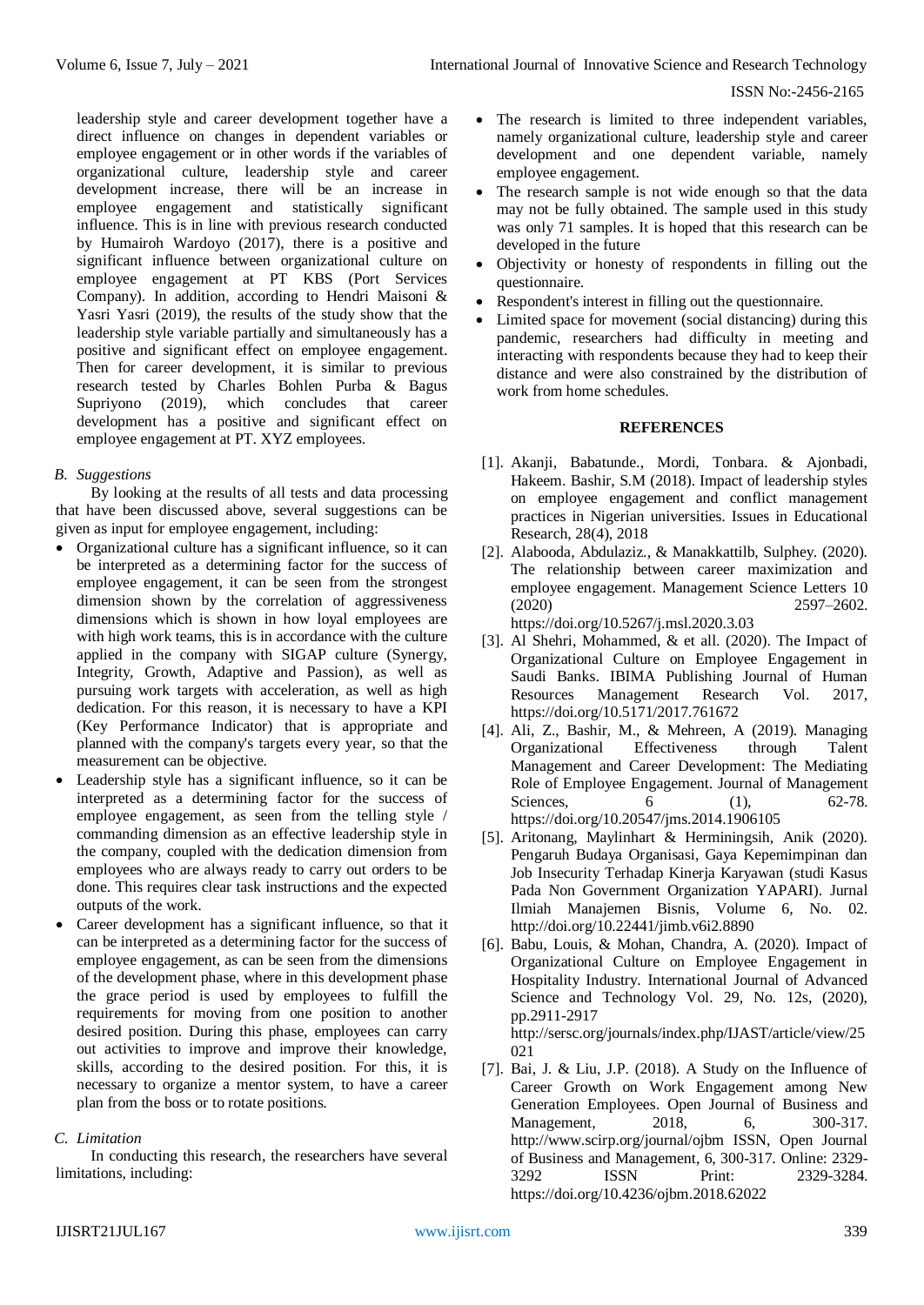- [8]. Dang, G.P., Basur, Puneet., Taba, I., & Tandon, Smriti. (2019). Linking Perceived Situational Leadership Style, Employee Engagement and Intention to Stay- A Study of Private Universities of Uttarakhand. IJRAR January 2019, Volume 06, Issue 1. https://www.ijrar.org (E-ISSN 2348-1269, P- ISSN 2349-5138)
- [9]. Devi, Rama & Narayanamma, Lakshmi (2016). Impact of Leadership Style on Employee Engagement. Pacific Business Review International Volume 1, Issue 1, June 2016. http://www.pbr.co.in/2016/2016\_month/June/9.pdf
- [10]. Edison, E., Anwar, Y., & Komariah, I. (2016). Manajemen Sumber Daya Manusia. Bandung: Alfabeta.
- [11]. Fahmi, I. (2017). Manajemen Sumber Daya Manusia Teori dan Aplikasi (M. A. Djalil (ed.); Kedua). Alfabeta.
- [12]. Faiz, I.P., & Purba, C. B. (2020). The Influence of Leadership Style, Career Development and Work Environment to Employee Engagement at PT Indo Japan Steel Center, Volume 5. International Journal of Innovative Science and Research Technology ISSN No:- 2456-2165. https://doi.org/10.38124/IJISRT20JUL780
- [13]. Ghozali, I. (2011). Aplikasi Analisis Multivariate Dengan Program SPSS. Semarang: Badan Penerbit Universitas Diponegoro.
- [14]. Hamali, A. Y. (2016). Manajemen Sumber Daya Manusia (1st ed.). Yogyakarta: Media Pressindo Group.
- [15]. Hasibuan, Malayu P. (2013). Manajemen Sumber Daya Manusia. Jakarta: PT Bumi Aksara
- [16]. Hasibuan, Malayu. (2016). Manajemen Sumber Daya Manusia. Jakarta: Penerbit Bumi Aksara.
- [17]. Humairoh & Wardoyo (2017). Analisis Pengaruh Budaya Organisasi Terhadap Employee Engagement Dengan Kepuasan Kerja Sebagai Variabel Intervening (Studi Kasus: Perusahaan Jasa Layanan Pelabuhan). Jurnal Manajemen 9(1):1-21. http://doi.org/10.31937/manajemen.v9i1.594
- [18]. Hutama, Juliorita Alfachtur Nafi'., , & Sagala, Ella Jauvani. (2021). The Influence of Organizatinal Culture and Employee Engagement Performance (Case Study of Company In Telecommunication Sector PT. XYZ). International Journal of Science and Society (IJSOC), Vol 3 No 1, https://doi.org/10.200609/ijsoc.v3i1.268
- [19]. Kaswan. (2019). Manajemen Sumber Daya Manusia Strategis. Yogyakarta: CV. Andi Offset.
- [20]. Maisoni, Hendri, Yasri, & Abror. (2019). Effect of Organizational Culture, Leadership and Compensation on Employee Engagement in Coca-cola Amatil Indonesia Central Sumatra. Advances in Economics, Business and Management Research, volume 64. https://doi.org/10.2991/piceeba2-18.2019.73
- [21]. Mangkunegara, A. A. A. P. (2013). Manajemen Sumber Daya Perusahaan, Remaja Rosdakarya, Bandung.
- [22]. Mangkunegara, A. A. A. P. (2018). Manajemen Sumber Daya Manusia Perusahaan. Bandung: PT. Remaja Rosdakarya Offset.
- [23]. Milhem, Marwan., Muda, Habsah. & Ahmed, Khalil. (2019). The Effect of Perceived Transformational Leadership Style on Employee Engagement : The Mediating Effect of Leader's Emotional Intelligence. Foundations of Management, Vol. 11 (2019) eISSN 2300-5661, pISSN 2080-7279. https://doi.org/10.2478/fman-2019-0003
- [24]. Montori, Mega., Adolfina, & Dotulong, L.O.H. (2019). Pengaruh Dukungan Organisasi, Karakteristik Pekerjaan dan Pengembangan Karir Terhadap Keterikatan Karyawan Pada PT. PEGADAIAN (PERSERO) Bagian Deputi Bisnis Area Manado. https://ejournal.unsrat.ac.id/index.php/emba/article/view/ 25084, Vol 7, No 3 (2019). https://doi.org/ 10.35794/emba.v7i3.25084
- [25]. Neolaka, Amos. (2014). Metode Penelitian dan Statistik. Bandung.Remaja Rosdakarya.
- [26]. Poerwaningrum, Hesti Eko. Sudirjo, Frans (2016). "Pengaruh Kepemimpinan, Budaya Organisasi, Komitmen Organisasi dan Kepuasan Kerja Terhadap Kinerja".
- [27]. Pratama, C. B. A, Hidayati, Tetra & Zainurossalamia, Saida. (2018). Pengaruh situational leadership, core competency, employee engagement terhadap motivasi berprestasi dan kinerja karyawan. Jurnal Manajemen 10 (2), 2018 106-119.
- [28]. Purba, C.B & Supriyono, Bagus. (2019). The Effect of Organizational Culture, Career Development, and Worklife Balance on Pt Xyz Employee Engagement. Saudi Journal of Economics and Finance. Journal homepage: http://saudijournals.com/sjef. https://doi.org/ 10.21276/sjef.2019.3.1.7
- [29]. Puspita, Ayu. (2020). Pengaruh Budaya Organisasi, Pengembangan Karir, Dan Kompensasi Terhadap Employee Engagement di PT. Bank X, TBK. Tesis : Fakultas Pascasarjana Manajemen Sumber Daya Manusia, Universitas Mercu Buana Bekasi.
- [30]. Rahadi, Dedi Rianto. (2010). Manajemen Kinerja Sumber Daya Manusia. Malang: Tunggal Mandiri Publishing.
- [31]. Raymond A Noe, dkk, (2013), Manjemen Sumber Daya Manusia, Edisi 6, Buku1 & 2, Jakarta : Salemba Empat.
- [32]. Riduwan. (2011). Dasar-dasar Statistika. Bandung: Alfabeta.
- [33]. Riduwan & Kuncoro, E.A. (2012). Cara Mudah Menggunakan dan Memakai Path Analysis (Analisis Jalur). Alfabeta. Bandung.
- [34]. Rivai, V., & Sagala, E. . (2013). Manajemen Sumber Daya Manusia Untuk Perusahaan. Jakarta: Jakarta: Rajawali Pers.
- [35]. Robbins, Stephen P dan Timothy A Judge. 2014. Perilaku Organisasi. Jakarta: Salemba Empat.
- [36]. Sugiyono, (2012). Statistik untuk Penelitian. Bandung: Alfabeta.
- [37]. Sugiyono. (2014). Metode Penelitian Kuantitatif Kualitatif dan R&D. Bandung : Alfabeta.
- [38]. Sukaris, Prathiwi P.M, & Pristyadi, B. (2020). Meningkatkan Kinerja Karyawan Melalui Keterikatan, Budaya Organisasi dan Gaya Kepemimpinan. Jurnal Ekonomi-Manajemen-Akuntansi, Volume 16, No 1. http://doi.org/10.30742/equilibrium.v16i1.838
- [39]. Sumadhinata, E. Y.,& Murtisari, M. (2017). Pengaruh Pengembangan Karir Terhadap Employee Engagement Pada Karyawan Darat PT ASDP Indonesia Ferry. Conference on Management and Behavioral Studies. ISSN NO: 2541-3406, e-ISSN NO: 2541-285X.
- [40]. Sunyoto, D. (2012). Manajemen Sumber Daya Manusia. Jakarta: PT Buku Seru.